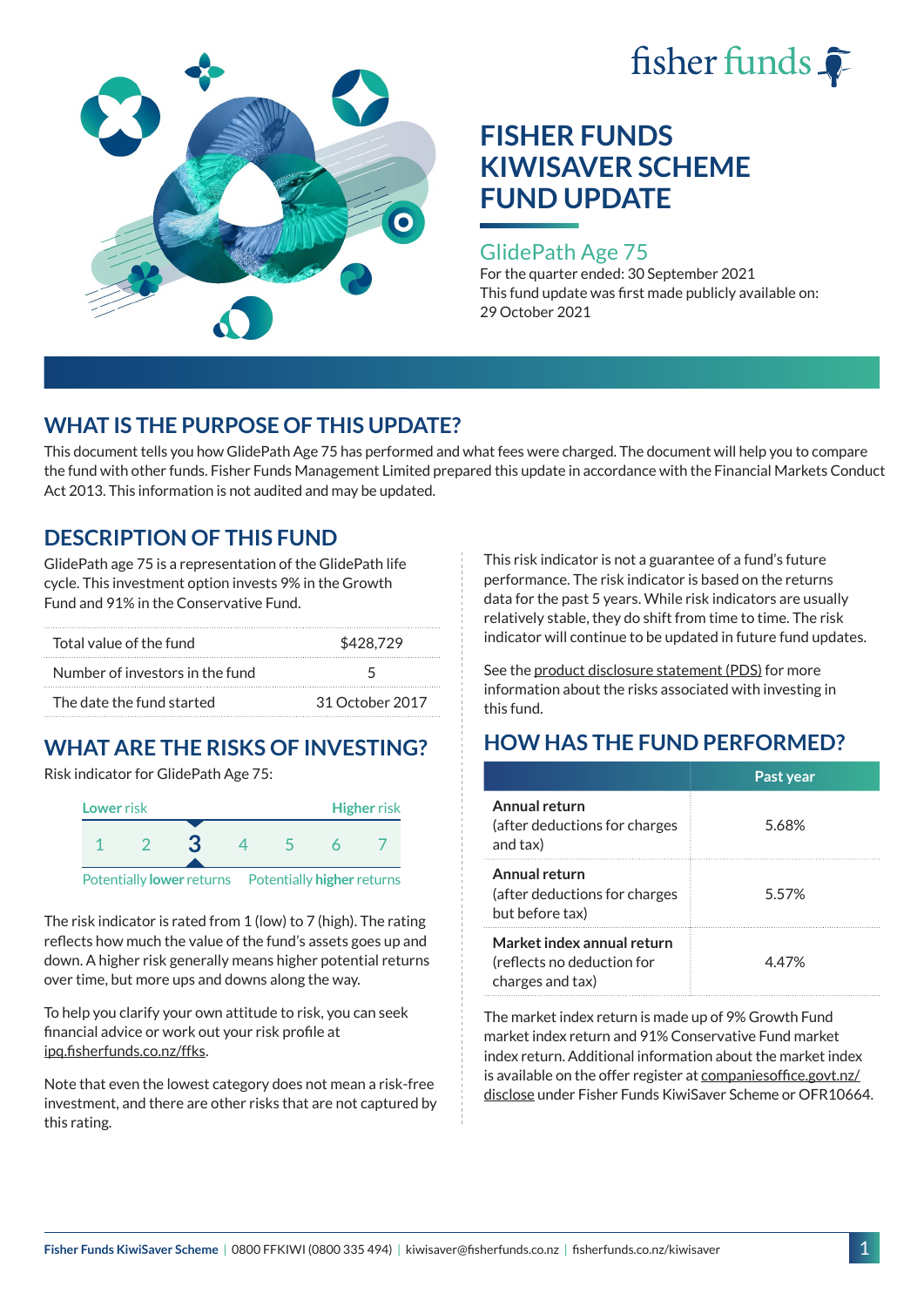## **ANNUAL RETURN GRAPH**



This shows the return after fund charges and tax for each year ending 31 March since the fund started. The last bar shows the average annual return since the fund started, up to 30 September 2021.

**Important:** This does not tell you how the fund will perform in the future.

Returns in this update are after tax at the highest prescribed investor rate (PIR) of tax for an individual New Zealand resident. Your tax may be lower. The market index return reflects no deduction for charges and tax.

### **WHAT FEES ARE INVESTORS CHARGED?**

Investors in GlidePath Age 75 are charged fund charges that include GST. In the year to 31 March 2021 these were:

|                                                       | % of net asset value   |  |
|-------------------------------------------------------|------------------------|--|
| <b>Total fund charges</b>                             | 1.07%                  |  |
| Which are made up of:                                 |                        |  |
| <b>Total management and</b><br>administration charges | 0.94%                  |  |
| Inding:                                               |                        |  |
| Manager's basic fee                                   | 0.86%                  |  |
| Other management and<br>administration charges        | 0.08%                  |  |
| Total performance-based fees <sup>1</sup>             | 0.13%                  |  |
| Other charges:                                        | \$ amount per investor |  |
| Annual account fee                                    | 23.40                  |  |

\* The account fee reduced from \$1.95 per month (\$23.40 per annum) to \$1.50 per month (\$18 per annum) on 1 September 2021.

There is no extra charge for GlidePath. The annual fund charges for the underlying fund(s) apply.

Small differences in fees and charges can have a big impact on your investment over the long term.

### **EXAMPLE OF HOW THIS APPLIES TO AN INVESTOR**

Sarah had \$10,000 in the fund at the start of the year and did not make any further contributions. At the end of the year, Sarah received a return after fund charges were deducted of \$568 (that is 5.68% of her initial \$10,000). Sarah also paid \$23.40 in other charges. This gives Sarah a total return after tax of \$544.60 for the year.

# **WHAT DOES THE FUND INVEST IN?**

#### **Actual investment mix**

This shows the types of assets that the fund invests in.



\* Other – refers to an investment in a portfolio of listed property and listed infrastructure assets.

### **Target investment mix**

This shows the mix of assets that the fund generally intends to invest in.



\* Other – refers to an investment in a portfolio of listed property and listed infrastructure assets.